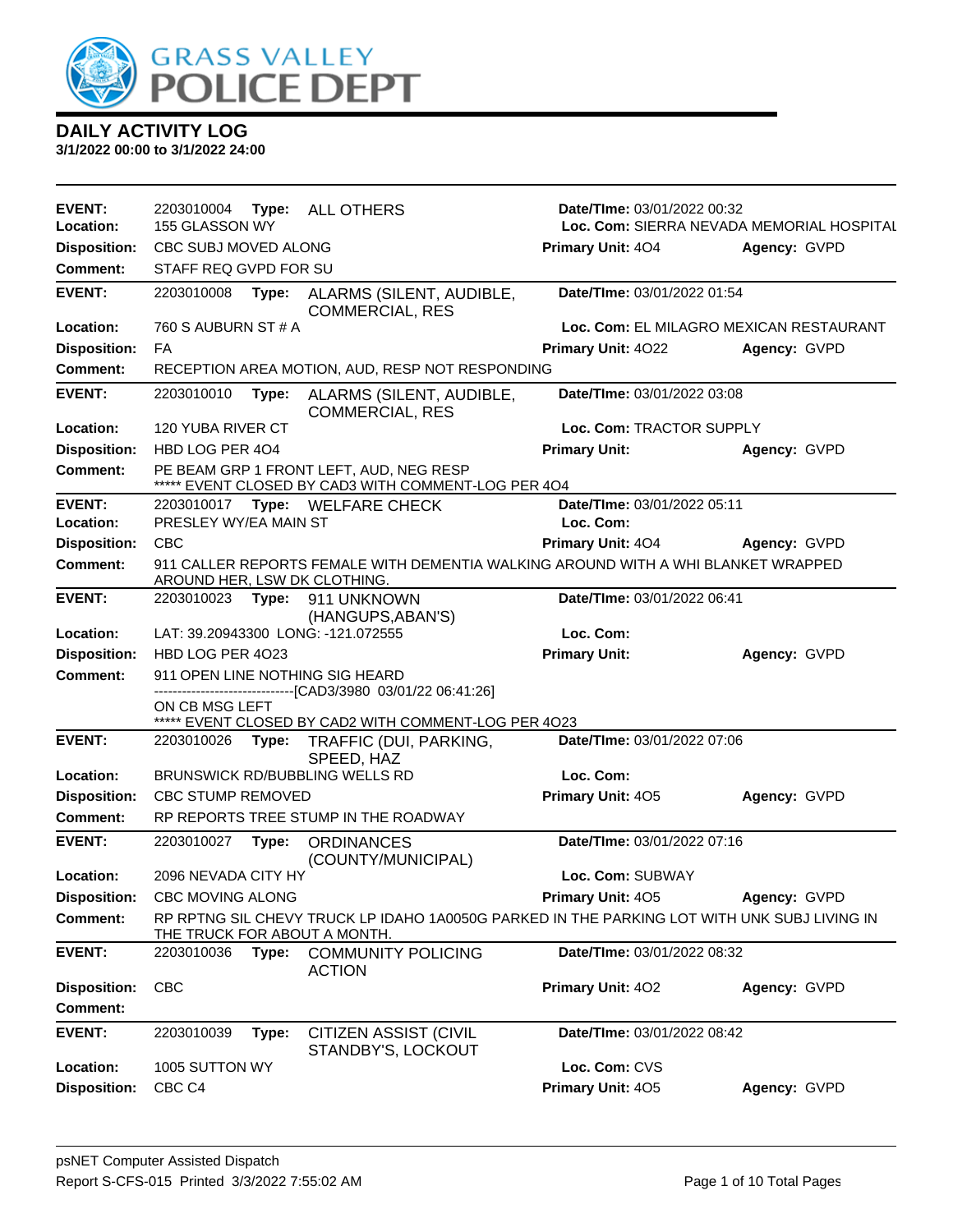

| <b>Comment:</b>     | RP REQ STANDBY FOR CHILD CUSTODY EXCHANGE. RP STATES HISTORY OF DV IN THE PAST, MALE HALF<br>HAS BEEN MAKING THREATS RECENTLY AND ALL NIGHT LONG.<br>------------------------------[4O5/MDT 03/01/22 09:26] |       |                                                                                                                                                                                                                                                                                  |                                       |              |
|---------------------|-------------------------------------------------------------------------------------------------------------------------------------------------------------------------------------------------------------|-------|----------------------------------------------------------------------------------------------------------------------------------------------------------------------------------------------------------------------------------------------------------------------------------|---------------------------------------|--------------|
|                     | CALLS.                                                                                                                                                                                                      |       | RP STATES EX RYAN KAPUT DRIVING GOLD YUKON HAS BEEN MAKING THREATS NOT TO BRING BACK HER<br>KIDS. SHE IS DUE TO DO EXCHANGE THIS MORNING AT END OF CVS PARKING LOT NEAR NEW WENDY"S<br>RESTAURANT. ADVISED WE WILL BE THERE FOR EXCHANGE, IF THERE ARE NO OTHER PENDING PRIORITY |                                       |              |
|                     |                                                                                                                                                                                                             |       | ---------------[4O5/MDT 03/01/22 09:27]                                                                                                                                                                                                                                          |                                       |              |
| <b>EVENT:</b>       | EXCHANGE IS SET FOR 10AM                                                                                                                                                                                    |       |                                                                                                                                                                                                                                                                                  | Date/TIme: 03/01/2022 08:55           |              |
|                     |                                                                                                                                                                                                             |       | 2203010044 Type: ORDINANCES<br>(COUNTY/MUNICIPAL)                                                                                                                                                                                                                                |                                       |              |
| Location:           | 1043 SUTTON WY                                                                                                                                                                                              |       |                                                                                                                                                                                                                                                                                  | Loc. Com: SAMS BEAUTY                 |              |
| <b>Disposition:</b> | <b>UTL</b>                                                                                                                                                                                                  |       |                                                                                                                                                                                                                                                                                  | Primary Unit: 4023                    | Agency: GVPD |
| <b>Comment:</b>     |                                                                                                                                                                                                             |       | EMPLOYEE RPTG MALE TRANSIENT RIGHT OUTSIDE FRONT DOOR ROLLING JOINTS, NEG WEAPONS SEEN<br>BUT LOTS OF PROPERTY AROUND HIM                                                                                                                                                        |                                       |              |
| <b>EVENT:</b>       | 2203010045                                                                                                                                                                                                  |       | Type: COMMUNITY POLICING<br><b>ACTION</b>                                                                                                                                                                                                                                        | Date/TIme: 03/01/2022 08:55           |              |
| <b>Disposition:</b> | <b>CBC</b>                                                                                                                                                                                                  |       |                                                                                                                                                                                                                                                                                  | Primary Unit: 402                     | Agency: GVPD |
| <b>Comment:</b>     |                                                                                                                                                                                                             |       |                                                                                                                                                                                                                                                                                  |                                       |              |
| <b>EVENT:</b>       | 2203010046                                                                                                                                                                                                  | Type: | <b>ORDINANCES</b><br>(COUNTY/MUNICIPAL)                                                                                                                                                                                                                                          | Date/TIme: 03/01/2022 09:00           |              |
| Location:           | SUTTON WY/BRUNSWICK RD                                                                                                                                                                                      |       |                                                                                                                                                                                                                                                                                  | Loc. Com: LOMA RICA RANCH DEVELOPMENT |              |
| <b>Disposition:</b> | <b>CBC</b>                                                                                                                                                                                                  |       |                                                                                                                                                                                                                                                                                  | Primary Unit: 4023                    | Agency: GVPD |
| <b>Comment:</b>     | RP RPTNG HOMELESS ENCAMPMENT, UNK HOW MANY OCCUPANTS, RP REQ THEY BE MOVED ALONG. RP<br>STANDING BY ACROSS THE STREET FROM 208 SUTTON WY IN A WHI 2005 CHEVY SILVERADO WITH LUMBER<br><b>RACK</b>           |       |                                                                                                                                                                                                                                                                                  |                                       |              |
| <b>EVENT:</b>       | 2203010049                                                                                                                                                                                                  | Type: | THEFT (GRAND, PETTY, FROM<br><b>MERCHANT)</b>                                                                                                                                                                                                                                    | Date/TIme: 03/01/2022 09:21           |              |
| Location:           | 234 S AUBURN ST                                                                                                                                                                                             |       |                                                                                                                                                                                                                                                                                  | Loc. Com: CHEVRON                     |              |
| <b>Disposition:</b> | RPT THEFT REPORT TAKEN                                                                                                                                                                                      |       |                                                                                                                                                                                                                                                                                  | Primary Unit: 4R6                     | Agency: GVPD |
| <b>Case No:</b>     | G2200529                                                                                                                                                                                                    |       |                                                                                                                                                                                                                                                                                  |                                       |              |
| <b>Comment:</b>     | <b>CHARGES</b>                                                                                                                                                                                              |       | RP RPTNG SUBJ LEFT WITH A HANDFUL OF ITEMS WITHOUT PAYING, TRAVELING TOWARD WINDCHESTER<br>LSW BLK CAP, BLK HAIR, SCRUFFY BLK BEARD, BLK HAIR, BLK HOODIE, BLU JEANS. RP REQ TO PRESS                                                                                            |                                       |              |
|                     |                                                                                                                                                                                                             |       | --------------------------------[CAD2/4116 03/01/22 09:24:03]<br>RP STATES SUBJ WITH ANOTHER MALE DESCRIBED AS300 POUND MALE WITH A BLK AFRO<br>--------------------------------[CAD1/4074 03/01/22 09:45:14]                                                                    |                                       |              |
|                     |                                                                                                                                                                                                             |       | ISSUED CASE# G2200529 FOR AGENCY GVPD by UNIT 4R6                                                                                                                                                                                                                                |                                       |              |
| EVENT:              | 2203010054 Type: FIRE                                                                                                                                                                                       |       |                                                                                                                                                                                                                                                                                  | Date/TIme: 03/01/2022 09:37           |              |
| Location:           | 49 RAMP STATE/WE EMPIRE ST                                                                                                                                                                                  |       |                                                                                                                                                                                                                                                                                  | Loc. Com: EB                          |              |
| <b>Disposition:</b> | UTL                                                                                                                                                                                                         |       |                                                                                                                                                                                                                                                                                  | Primary Unit: 4023                    | Agency: GVPD |
| <b>Comment:</b>     |                                                                                                                                                                                                             |       | 911 RPTG WHI SMOKE IN THE FOREST, XFR TO CALFIRE                                                                                                                                                                                                                                 |                                       |              |
| <b>EVENT:</b>       | 2203010056                                                                                                                                                                                                  | Type: | RESTRAINING ORDERS (TRO,<br>OAH, CUSTODY, C                                                                                                                                                                                                                                      | Date/TIme: 03/01/2022 09:46           |              |
| Location:           | 275 DORSEY DR # 58                                                                                                                                                                                          |       |                                                                                                                                                                                                                                                                                  | Loc. Com:                             |              |
| <b>Disposition:</b> | CBC REF TO COURTS                                                                                                                                                                                           |       |                                                                                                                                                                                                                                                                                  | Primary Unit: 405                     | Agency: GVPD |
| <b>Comment:</b>     |                                                                                                                                                                                                             |       | RP REQ 10-21 REF RESTRAINING ORDER AGAINST RPS GRANDMOTHER                                                                                                                                                                                                                       |                                       |              |
| <b>EVENT:</b>       | 2203010057                                                                                                                                                                                                  | Type: | <b>ORDINANCES</b><br>(COUNTY/MUNICIPAL)                                                                                                                                                                                                                                          | Date/TIme: 03/01/2022 09:47           |              |
| Location:           | 1781 MAIN ST                                                                                                                                                                                                |       |                                                                                                                                                                                                                                                                                  | Loc. Com: ADVENTURE TRAVEL            |              |
| <b>Disposition:</b> | <b>CBC</b>                                                                                                                                                                                                  |       |                                                                                                                                                                                                                                                                                  | Primary Unit: 405                     | Agency: GVPD |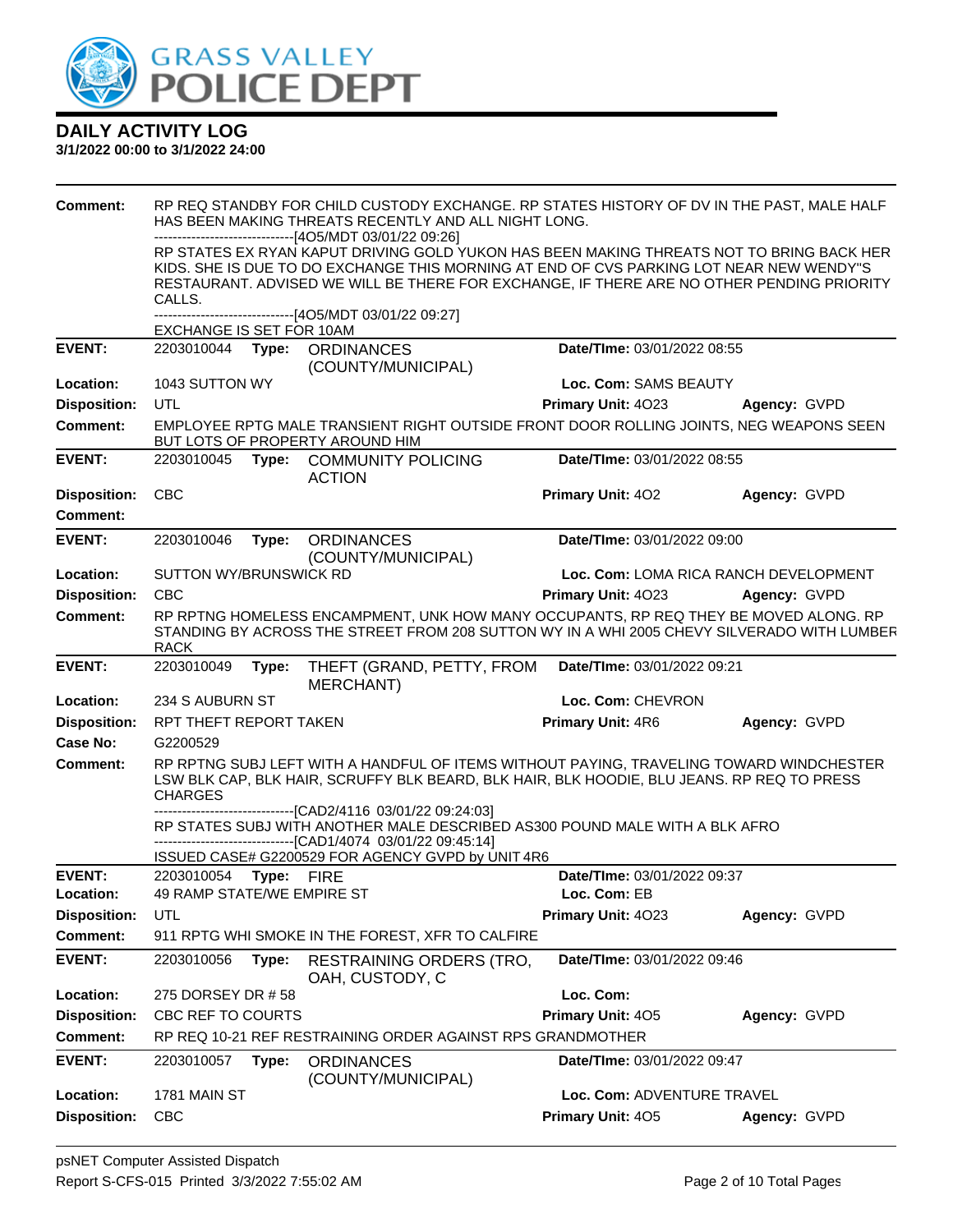

| <b>Comment:</b>     | EMPLOYEE REPORTING TRASH, BLANK CHECKS, AND RESTRAINING ORDER PAPER WORK WERE LEFT IN<br>THE WATERFALL INSIDE THE BSN SOMETIME LAST NIGHT, REQ1021 TO START<br>------------------------------[4O5/MDT 03/01/22 10:11] |                             |                                      |  |  |
|---------------------|-----------------------------------------------------------------------------------------------------------------------------------------------------------------------------------------------------------------------|-----------------------------|--------------------------------------|--|--|
|                     | RP LOCATED DAMAGED PAPERWORK BELONGING TO THE INVOLVED. SHE WILL DISPOSE OF DUE TO WATEI<br>DAMAGE. CBC.                                                                                                              |                             |                                      |  |  |
| <b>EVENT:</b>       | 2203010060 Type: PROPERTY LOST OR FOUND                                                                                                                                                                               | Date/TIme: 03/01/2022 10:02 |                                      |  |  |
| Location:           | UNION SQUARE LOT                                                                                                                                                                                                      | Loc. Com:                   |                                      |  |  |
| <b>Disposition:</b> | <b>RPT</b>                                                                                                                                                                                                            | <b>Primary Unit: 4R6</b>    | Agency: GVPD                         |  |  |
| Case No:            | G2200530                                                                                                                                                                                                              |                             |                                      |  |  |
| <b>Comment:</b>     | RP RPTG JACKET AND CELL PHONE LEFT BY WASH STATION. REQ PICKUP                                                                                                                                                        |                             |                                      |  |  |
|                     | -------------------------------[CAD1/4074 03/01/22 10:03:43]<br>EVENT LOCATION CHANGED FROM UNION STREET LOT                                                                                                          |                             |                                      |  |  |
|                     | -------------------------------[CAD1/4074 03/01/22 10:14:36]                                                                                                                                                          |                             |                                      |  |  |
|                     | ISSUED CASE# G2200530 FOR AGENCY GVPD by UNIT 4R6                                                                                                                                                                     |                             |                                      |  |  |
| <b>EVENT:</b>       | 2203010062 Type: VEHICLE STOP                                                                                                                                                                                         | Date/TIme: 03/01/2022 10:15 |                                      |  |  |
| Location:           | CENTENNIAL DR/IDAHO MARYLAND RD                                                                                                                                                                                       | Loc. Com:                   |                                      |  |  |
| <b>Disposition:</b> | WA.                                                                                                                                                                                                                   | <b>Primary Unit: 4K19</b>   | Agency: GVPD                         |  |  |
| Comment:            | License: 5BJS713<br>-------------------------------[CAD1/4074 03/01/22 10:16:54]                                                                                                                                      |                             |                                      |  |  |
|                     | EVENT LOCATION CHANGED FROM IDAHO MARYLAND/SPRING                                                                                                                                                                     |                             |                                      |  |  |
| <b>EVENT:</b>       | 2203010071 Type: DISTURBANCE (NOISE,<br>MUSIC, VERBAL, BARKI                                                                                                                                                          | Date/TIme: 03/01/2022 10:35 |                                      |  |  |
| Location:           | 350 PLEASANT ST # 22                                                                                                                                                                                                  | Loc. Com:                   |                                      |  |  |
| <b>Disposition:</b> | <b>RPT</b>                                                                                                                                                                                                            | Primary Unit: 4R6           | Agency: GVPD                         |  |  |
| Case No:            | G2200531                                                                                                                                                                                                              |                             |                                      |  |  |
| <b>Comment:</b>     | RP REQ 1021 REF HER CHILD BEING BULLIED                                                                                                                                                                               |                             |                                      |  |  |
|                     | --------------------------------[CAD3/4106 03/01/22 10:35:49]<br>EVENT CALL TYPE CHANGED FROM DIS                                                                                                                     |                             |                                      |  |  |
|                     | ------------------------------[CAD1/4074 03/01/22 11:02:01]                                                                                                                                                           |                             |                                      |  |  |
|                     | ISSUED CASE# G2200531 FOR AGENCY GVPD by UNIT 4R6                                                                                                                                                                     |                             |                                      |  |  |
| <b>EVENT:</b>       | 2203010072 Type: ANIMALS (ABUSE, LOOSE,<br>FOUND, INJURED)                                                                                                                                                            | Date/TIme: 03/01/2022 10:37 |                                      |  |  |
| Location:           | 123 INDEPENDENCE CT                                                                                                                                                                                                   | Loc. Com:                   |                                      |  |  |
| <b>Disposition:</b> | <b>CBC NO BARKING</b>                                                                                                                                                                                                 | <b>Primary Unit: 4Z32</b>   | Agency: GVPD                         |  |  |
| <b>Comment:</b>     | -------------------------------[CAD1/4074 03/01/22 10:37:43]<br>EVENT LOCATION CHANGED FROM 123 INDEPENDENCE CT                                                                                                       |                             |                                      |  |  |
| <b>EVENT:</b>       |                                                                                                                                                                                                                       | Date/TIme: 03/01/2022 10:51 |                                      |  |  |
| Location:           | 121 DORSEY DR                                                                                                                                                                                                         |                             | Loc. Com: GOLDEN EMPIRE CONVALESCENT |  |  |
| <b>Disposition:</b> | <b>CBC</b>                                                                                                                                                                                                            | <b>Primary Unit: 4D7</b>    | Agency: GVPD                         |  |  |
| <b>Comment:</b>     | C4 NO RADIO<br>-----------------[CAD3/4106_03/01/22 10:53:45]                                                                                                                                                         |                             |                                      |  |  |
|                     | EVENT LOCATION CHANGED FROM 121 DORSEY DR                                                                                                                                                                             |                             |                                      |  |  |
| <b>EVENT:</b>       |                                                                                                                                                                                                                       | Date/TIme: 03/01/2022 10:56 |                                      |  |  |
| Location:           | <b>COLFAX AV/TINLOY ST</b><br>Loc. Com:                                                                                                                                                                               |                             |                                      |  |  |
| <b>Disposition:</b> | <b>CBC</b>                                                                                                                                                                                                            | Primary Unit: 402           | Agency: GVPD                         |  |  |
| <b>Comment:</b>     | <b>GRAFFITI REMOVAL</b>                                                                                                                                                                                               |                             |                                      |  |  |
|                     | ----------------[CAD1/4074 03/01/22 10:58:05]<br>EVENT LOCATION CHANGED FROM COLFAX AT TINLOY ST                                                                                                                      |                             |                                      |  |  |
| <b>EVENT:</b>       | 2203010081 Type: ANIMALS (ABUSE, LOOSE,                                                                                                                                                                               | Date/TIme: 03/01/2022 11:05 |                                      |  |  |
| Location:           | FOUND, INJURED)<br>107 CYPRESS HILL DR                                                                                                                                                                                | Loc. Com:                   |                                      |  |  |
|                     | <b>CBC NO BARKING</b>                                                                                                                                                                                                 | Primary Unit: 4Z32          |                                      |  |  |
| <b>Disposition:</b> |                                                                                                                                                                                                                       |                             | Agency: GVPD                         |  |  |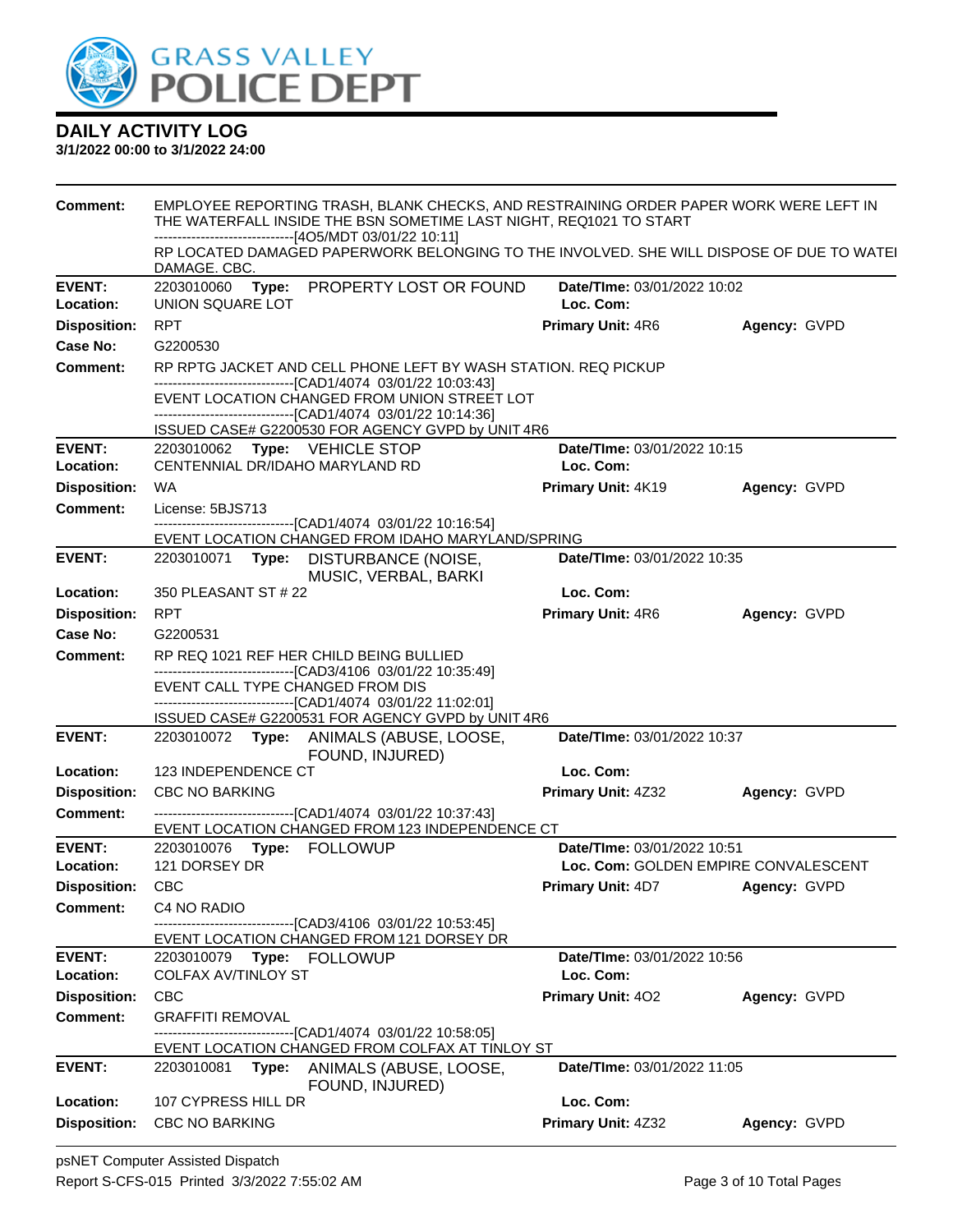

| <b>EVENT:</b><br>Date/TIme: 03/01/2022 11:05<br>2203010082 Type: 911 UNKNOWN<br>(HANGUPS, ABAN'S)<br>Location:<br>Loc. Com:<br>SIERRA COLLEGE/LITTON<br><b>Disposition:</b><br>CNOP CTC W/RP<br><b>Primary Unit: 4R6</b><br>Agency: GVPD<br><b>Comment:</b><br>911 OPEN LINE, FEMALE OR CHILD HEARD POSS IN DISTRESS, MALE VOICE HEARD IN THE BACKGROUND.<br>PH 2, 6 METERS 90PERCENT<br>-------------------------------[CAD2/4116 03/01/22 11:07:05]<br>EVENT LOCATION CHANGED FROM LAT:39.23555700 LONG: -121.038716 GRASS VALLEY<br>--------------------------------[CAD2/4116 03/01/22 11:08:08]<br>PLOTS CLOSEST TO 1350 E MAIN, POSS IN A VEH E MAIN CLOSEST CROSS SIERRA COLLEGE<br>------------------------------[CAD2/4116 03/01/22 11:11:39]<br>EVENT LOCATION CHANGED FROM LAT:39.23211300 LONG: -121.046011 GRASS VALLEY<br>-------------------------------[CAD2/4116 03/01/22 11:13:13]<br>ON CALL BACK, RP STATES HER PHONE IS BROKEN AND SHE CANNOT SEE THE SCREEN, STATES HER<br>DISABLED DAUGHTER GRABBED THE PHONE AND ACCIDENTALLY ACTIVATED911. RP IS PARKED IN A VEH,<br>CODE 4<br><b>EVENT:</b><br>2203010084 Type: FOLLOWUP<br>Date/TIme: 03/01/2022 11:06<br>129 S AUBURN ST<br>Loc. Com: GRASS VALLEY POLICE DEPARTMENT<br>Location:<br><b>Disposition:</b><br><b>Primary Unit: 405</b><br><b>CBC</b><br>Agency: GVPD<br><b>Comment:</b><br>849B FORM FOR JAIL REF G2200528<br>-------------------------------[CAD1/4074_03/01/22 11:08:37]<br>EVENT LOCATION CHANGED FROM 129 S AUBURN ST<br><b>EVENT:</b><br>Date/TIme: 03/01/2022 11:07<br>2203010085 Type: ALCOHOL RELATED<br>(EXCEPTION OF DUI)<br>Location:<br>1008 PLAZA DR<br>Loc. Com: FLYERS/EXXON<br><b>Disposition:</b><br>Primary Unit: 4023<br>CBC SUBJ C4, MOVED OFF RD<br>Agency: GVPD<br><b>Comment:</b><br>SUBJ WITH OPEN CONTAINER POSS HBD<br>-------------------------------[CAD3/4106 03/01/22 11:08:12]<br>EVENT LOCATION CHANGED FROM 1008 PLAZA DR<br><b>EVENT:</b><br>2203010086 Type: ANIMALS (ABUSE, LOOSE,<br>Date/TIme: 03/01/2022 11:10<br>FOUND, INJURED)<br>Location:<br>Loc. Com:<br>139 CELESTA DR<br><b>Disposition:</b><br><b>CBC NO BARKING</b><br>Primary Unit: 4Z32<br>Agency: GVPD<br><b>Comment:</b><br>-------------------------------[CAD1/4074 03/01/22 11:15:47]<br>EVENT LOCATION CHANGED FROM 139 CELESTA<br>Date/TIme: 03/01/2022 11:16<br><b>EVENT:</b><br>2203010089 Type: ANIMALS (ABUSE, LOOSE,<br>FOUND, INJURED)<br>111 NEW MOHAWK RD<br>Loc. Com:<br><b>Location:</b><br><b>Disposition:</b><br><b>CBC</b><br><b>Primary Unit: 4Z32</b><br>Agency: GVPD<br>Comment:<br>ANIMAL PICK UP<br>-------------------------------[CAD3/4106_03/01/22 11:18:42]<br>EVENT LOCATION CHANGED FROM 115 NEW MOHAWK<br>------------------------------[CAD1/4074_03/01/22 11:27:44]<br>EVENT LOCATION CHANGED FROM 117 NEW MOHAWK RD NC<br><b>EVENT:</b><br>Date/TIme: 03/01/2022 12:01<br>2203010096 Type: TRAFFIC (DUI, PARKING,<br>SPEED, HAZ<br>Location:<br>BRUNSWICK RD/SUTTON WY<br>Loc. Com: IFO AUTOZONE<br><b>Disposition:</b><br><b>HBD</b><br><b>Primary Unit:</b><br>Agency: GVPD<br><b>Comment:</b><br>911 BROKEN GLASS IN THE ROADWAY<br>------------------------[CAD1/4074_03/01/22 12:04:37] | <b>Comment:</b> | ---------------------------------[CAD1/4074 03/01/22 11:05:41] | EVENT LOCATION CHANGED FROM 107 CYPRESS HILL |  |
|-------------------------------------------------------------------------------------------------------------------------------------------------------------------------------------------------------------------------------------------------------------------------------------------------------------------------------------------------------------------------------------------------------------------------------------------------------------------------------------------------------------------------------------------------------------------------------------------------------------------------------------------------------------------------------------------------------------------------------------------------------------------------------------------------------------------------------------------------------------------------------------------------------------------------------------------------------------------------------------------------------------------------------------------------------------------------------------------------------------------------------------------------------------------------------------------------------------------------------------------------------------------------------------------------------------------------------------------------------------------------------------------------------------------------------------------------------------------------------------------------------------------------------------------------------------------------------------------------------------------------------------------------------------------------------------------------------------------------------------------------------------------------------------------------------------------------------------------------------------------------------------------------------------------------------------------------------------------------------------------------------------------------------------------------------------------------------------------------------------------------------------------------------------------------------------------------------------------------------------------------------------------------------------------------------------------------------------------------------------------------------------------------------------------------------------------------------------------------------------------------------------------------------------------------------------------------------------------------------------------------------------------------------------------------------------------------------------------------------------------------------------------------------------------------------------------------------------------------------------------------------------------------------------------------------------------------------------------------------------------------------------------------------------------------------------------------------------------------------------------------------------------------------------------------------------------------------------------------------|-----------------|----------------------------------------------------------------|----------------------------------------------|--|
|                                                                                                                                                                                                                                                                                                                                                                                                                                                                                                                                                                                                                                                                                                                                                                                                                                                                                                                                                                                                                                                                                                                                                                                                                                                                                                                                                                                                                                                                                                                                                                                                                                                                                                                                                                                                                                                                                                                                                                                                                                                                                                                                                                                                                                                                                                                                                                                                                                                                                                                                                                                                                                                                                                                                                                                                                                                                                                                                                                                                                                                                                                                                                                                                                               |                 |                                                                |                                              |  |
|                                                                                                                                                                                                                                                                                                                                                                                                                                                                                                                                                                                                                                                                                                                                                                                                                                                                                                                                                                                                                                                                                                                                                                                                                                                                                                                                                                                                                                                                                                                                                                                                                                                                                                                                                                                                                                                                                                                                                                                                                                                                                                                                                                                                                                                                                                                                                                                                                                                                                                                                                                                                                                                                                                                                                                                                                                                                                                                                                                                                                                                                                                                                                                                                                               |                 |                                                                |                                              |  |
|                                                                                                                                                                                                                                                                                                                                                                                                                                                                                                                                                                                                                                                                                                                                                                                                                                                                                                                                                                                                                                                                                                                                                                                                                                                                                                                                                                                                                                                                                                                                                                                                                                                                                                                                                                                                                                                                                                                                                                                                                                                                                                                                                                                                                                                                                                                                                                                                                                                                                                                                                                                                                                                                                                                                                                                                                                                                                                                                                                                                                                                                                                                                                                                                                               |                 |                                                                |                                              |  |
|                                                                                                                                                                                                                                                                                                                                                                                                                                                                                                                                                                                                                                                                                                                                                                                                                                                                                                                                                                                                                                                                                                                                                                                                                                                                                                                                                                                                                                                                                                                                                                                                                                                                                                                                                                                                                                                                                                                                                                                                                                                                                                                                                                                                                                                                                                                                                                                                                                                                                                                                                                                                                                                                                                                                                                                                                                                                                                                                                                                                                                                                                                                                                                                                                               |                 |                                                                |                                              |  |
|                                                                                                                                                                                                                                                                                                                                                                                                                                                                                                                                                                                                                                                                                                                                                                                                                                                                                                                                                                                                                                                                                                                                                                                                                                                                                                                                                                                                                                                                                                                                                                                                                                                                                                                                                                                                                                                                                                                                                                                                                                                                                                                                                                                                                                                                                                                                                                                                                                                                                                                                                                                                                                                                                                                                                                                                                                                                                                                                                                                                                                                                                                                                                                                                                               |                 |                                                                |                                              |  |
|                                                                                                                                                                                                                                                                                                                                                                                                                                                                                                                                                                                                                                                                                                                                                                                                                                                                                                                                                                                                                                                                                                                                                                                                                                                                                                                                                                                                                                                                                                                                                                                                                                                                                                                                                                                                                                                                                                                                                                                                                                                                                                                                                                                                                                                                                                                                                                                                                                                                                                                                                                                                                                                                                                                                                                                                                                                                                                                                                                                                                                                                                                                                                                                                                               |                 |                                                                |                                              |  |
|                                                                                                                                                                                                                                                                                                                                                                                                                                                                                                                                                                                                                                                                                                                                                                                                                                                                                                                                                                                                                                                                                                                                                                                                                                                                                                                                                                                                                                                                                                                                                                                                                                                                                                                                                                                                                                                                                                                                                                                                                                                                                                                                                                                                                                                                                                                                                                                                                                                                                                                                                                                                                                                                                                                                                                                                                                                                                                                                                                                                                                                                                                                                                                                                                               |                 |                                                                |                                              |  |
|                                                                                                                                                                                                                                                                                                                                                                                                                                                                                                                                                                                                                                                                                                                                                                                                                                                                                                                                                                                                                                                                                                                                                                                                                                                                                                                                                                                                                                                                                                                                                                                                                                                                                                                                                                                                                                                                                                                                                                                                                                                                                                                                                                                                                                                                                                                                                                                                                                                                                                                                                                                                                                                                                                                                                                                                                                                                                                                                                                                                                                                                                                                                                                                                                               |                 |                                                                |                                              |  |
|                                                                                                                                                                                                                                                                                                                                                                                                                                                                                                                                                                                                                                                                                                                                                                                                                                                                                                                                                                                                                                                                                                                                                                                                                                                                                                                                                                                                                                                                                                                                                                                                                                                                                                                                                                                                                                                                                                                                                                                                                                                                                                                                                                                                                                                                                                                                                                                                                                                                                                                                                                                                                                                                                                                                                                                                                                                                                                                                                                                                                                                                                                                                                                                                                               |                 |                                                                |                                              |  |
|                                                                                                                                                                                                                                                                                                                                                                                                                                                                                                                                                                                                                                                                                                                                                                                                                                                                                                                                                                                                                                                                                                                                                                                                                                                                                                                                                                                                                                                                                                                                                                                                                                                                                                                                                                                                                                                                                                                                                                                                                                                                                                                                                                                                                                                                                                                                                                                                                                                                                                                                                                                                                                                                                                                                                                                                                                                                                                                                                                                                                                                                                                                                                                                                                               |                 |                                                                |                                              |  |
|                                                                                                                                                                                                                                                                                                                                                                                                                                                                                                                                                                                                                                                                                                                                                                                                                                                                                                                                                                                                                                                                                                                                                                                                                                                                                                                                                                                                                                                                                                                                                                                                                                                                                                                                                                                                                                                                                                                                                                                                                                                                                                                                                                                                                                                                                                                                                                                                                                                                                                                                                                                                                                                                                                                                                                                                                                                                                                                                                                                                                                                                                                                                                                                                                               |                 |                                                                |                                              |  |
|                                                                                                                                                                                                                                                                                                                                                                                                                                                                                                                                                                                                                                                                                                                                                                                                                                                                                                                                                                                                                                                                                                                                                                                                                                                                                                                                                                                                                                                                                                                                                                                                                                                                                                                                                                                                                                                                                                                                                                                                                                                                                                                                                                                                                                                                                                                                                                                                                                                                                                                                                                                                                                                                                                                                                                                                                                                                                                                                                                                                                                                                                                                                                                                                                               |                 |                                                                |                                              |  |
|                                                                                                                                                                                                                                                                                                                                                                                                                                                                                                                                                                                                                                                                                                                                                                                                                                                                                                                                                                                                                                                                                                                                                                                                                                                                                                                                                                                                                                                                                                                                                                                                                                                                                                                                                                                                                                                                                                                                                                                                                                                                                                                                                                                                                                                                                                                                                                                                                                                                                                                                                                                                                                                                                                                                                                                                                                                                                                                                                                                                                                                                                                                                                                                                                               |                 |                                                                |                                              |  |
|                                                                                                                                                                                                                                                                                                                                                                                                                                                                                                                                                                                                                                                                                                                                                                                                                                                                                                                                                                                                                                                                                                                                                                                                                                                                                                                                                                                                                                                                                                                                                                                                                                                                                                                                                                                                                                                                                                                                                                                                                                                                                                                                                                                                                                                                                                                                                                                                                                                                                                                                                                                                                                                                                                                                                                                                                                                                                                                                                                                                                                                                                                                                                                                                                               |                 |                                                                |                                              |  |
|                                                                                                                                                                                                                                                                                                                                                                                                                                                                                                                                                                                                                                                                                                                                                                                                                                                                                                                                                                                                                                                                                                                                                                                                                                                                                                                                                                                                                                                                                                                                                                                                                                                                                                                                                                                                                                                                                                                                                                                                                                                                                                                                                                                                                                                                                                                                                                                                                                                                                                                                                                                                                                                                                                                                                                                                                                                                                                                                                                                                                                                                                                                                                                                                                               |                 |                                                                |                                              |  |
|                                                                                                                                                                                                                                                                                                                                                                                                                                                                                                                                                                                                                                                                                                                                                                                                                                                                                                                                                                                                                                                                                                                                                                                                                                                                                                                                                                                                                                                                                                                                                                                                                                                                                                                                                                                                                                                                                                                                                                                                                                                                                                                                                                                                                                                                                                                                                                                                                                                                                                                                                                                                                                                                                                                                                                                                                                                                                                                                                                                                                                                                                                                                                                                                                               |                 |                                                                |                                              |  |
|                                                                                                                                                                                                                                                                                                                                                                                                                                                                                                                                                                                                                                                                                                                                                                                                                                                                                                                                                                                                                                                                                                                                                                                                                                                                                                                                                                                                                                                                                                                                                                                                                                                                                                                                                                                                                                                                                                                                                                                                                                                                                                                                                                                                                                                                                                                                                                                                                                                                                                                                                                                                                                                                                                                                                                                                                                                                                                                                                                                                                                                                                                                                                                                                                               |                 |                                                                |                                              |  |
|                                                                                                                                                                                                                                                                                                                                                                                                                                                                                                                                                                                                                                                                                                                                                                                                                                                                                                                                                                                                                                                                                                                                                                                                                                                                                                                                                                                                                                                                                                                                                                                                                                                                                                                                                                                                                                                                                                                                                                                                                                                                                                                                                                                                                                                                                                                                                                                                                                                                                                                                                                                                                                                                                                                                                                                                                                                                                                                                                                                                                                                                                                                                                                                                                               |                 |                                                                |                                              |  |
|                                                                                                                                                                                                                                                                                                                                                                                                                                                                                                                                                                                                                                                                                                                                                                                                                                                                                                                                                                                                                                                                                                                                                                                                                                                                                                                                                                                                                                                                                                                                                                                                                                                                                                                                                                                                                                                                                                                                                                                                                                                                                                                                                                                                                                                                                                                                                                                                                                                                                                                                                                                                                                                                                                                                                                                                                                                                                                                                                                                                                                                                                                                                                                                                                               |                 |                                                                |                                              |  |
|                                                                                                                                                                                                                                                                                                                                                                                                                                                                                                                                                                                                                                                                                                                                                                                                                                                                                                                                                                                                                                                                                                                                                                                                                                                                                                                                                                                                                                                                                                                                                                                                                                                                                                                                                                                                                                                                                                                                                                                                                                                                                                                                                                                                                                                                                                                                                                                                                                                                                                                                                                                                                                                                                                                                                                                                                                                                                                                                                                                                                                                                                                                                                                                                                               |                 |                                                                |                                              |  |
|                                                                                                                                                                                                                                                                                                                                                                                                                                                                                                                                                                                                                                                                                                                                                                                                                                                                                                                                                                                                                                                                                                                                                                                                                                                                                                                                                                                                                                                                                                                                                                                                                                                                                                                                                                                                                                                                                                                                                                                                                                                                                                                                                                                                                                                                                                                                                                                                                                                                                                                                                                                                                                                                                                                                                                                                                                                                                                                                                                                                                                                                                                                                                                                                                               |                 |                                                                |                                              |  |
|                                                                                                                                                                                                                                                                                                                                                                                                                                                                                                                                                                                                                                                                                                                                                                                                                                                                                                                                                                                                                                                                                                                                                                                                                                                                                                                                                                                                                                                                                                                                                                                                                                                                                                                                                                                                                                                                                                                                                                                                                                                                                                                                                                                                                                                                                                                                                                                                                                                                                                                                                                                                                                                                                                                                                                                                                                                                                                                                                                                                                                                                                                                                                                                                                               |                 |                                                                |                                              |  |
|                                                                                                                                                                                                                                                                                                                                                                                                                                                                                                                                                                                                                                                                                                                                                                                                                                                                                                                                                                                                                                                                                                                                                                                                                                                                                                                                                                                                                                                                                                                                                                                                                                                                                                                                                                                                                                                                                                                                                                                                                                                                                                                                                                                                                                                                                                                                                                                                                                                                                                                                                                                                                                                                                                                                                                                                                                                                                                                                                                                                                                                                                                                                                                                                                               |                 |                                                                |                                              |  |
|                                                                                                                                                                                                                                                                                                                                                                                                                                                                                                                                                                                                                                                                                                                                                                                                                                                                                                                                                                                                                                                                                                                                                                                                                                                                                                                                                                                                                                                                                                                                                                                                                                                                                                                                                                                                                                                                                                                                                                                                                                                                                                                                                                                                                                                                                                                                                                                                                                                                                                                                                                                                                                                                                                                                                                                                                                                                                                                                                                                                                                                                                                                                                                                                                               |                 |                                                                |                                              |  |
|                                                                                                                                                                                                                                                                                                                                                                                                                                                                                                                                                                                                                                                                                                                                                                                                                                                                                                                                                                                                                                                                                                                                                                                                                                                                                                                                                                                                                                                                                                                                                                                                                                                                                                                                                                                                                                                                                                                                                                                                                                                                                                                                                                                                                                                                                                                                                                                                                                                                                                                                                                                                                                                                                                                                                                                                                                                                                                                                                                                                                                                                                                                                                                                                                               |                 |                                                                |                                              |  |
|                                                                                                                                                                                                                                                                                                                                                                                                                                                                                                                                                                                                                                                                                                                                                                                                                                                                                                                                                                                                                                                                                                                                                                                                                                                                                                                                                                                                                                                                                                                                                                                                                                                                                                                                                                                                                                                                                                                                                                                                                                                                                                                                                                                                                                                                                                                                                                                                                                                                                                                                                                                                                                                                                                                                                                                                                                                                                                                                                                                                                                                                                                                                                                                                                               |                 |                                                                |                                              |  |
|                                                                                                                                                                                                                                                                                                                                                                                                                                                                                                                                                                                                                                                                                                                                                                                                                                                                                                                                                                                                                                                                                                                                                                                                                                                                                                                                                                                                                                                                                                                                                                                                                                                                                                                                                                                                                                                                                                                                                                                                                                                                                                                                                                                                                                                                                                                                                                                                                                                                                                                                                                                                                                                                                                                                                                                                                                                                                                                                                                                                                                                                                                                                                                                                                               |                 |                                                                |                                              |  |
|                                                                                                                                                                                                                                                                                                                                                                                                                                                                                                                                                                                                                                                                                                                                                                                                                                                                                                                                                                                                                                                                                                                                                                                                                                                                                                                                                                                                                                                                                                                                                                                                                                                                                                                                                                                                                                                                                                                                                                                                                                                                                                                                                                                                                                                                                                                                                                                                                                                                                                                                                                                                                                                                                                                                                                                                                                                                                                                                                                                                                                                                                                                                                                                                                               |                 |                                                                |                                              |  |
|                                                                                                                                                                                                                                                                                                                                                                                                                                                                                                                                                                                                                                                                                                                                                                                                                                                                                                                                                                                                                                                                                                                                                                                                                                                                                                                                                                                                                                                                                                                                                                                                                                                                                                                                                                                                                                                                                                                                                                                                                                                                                                                                                                                                                                                                                                                                                                                                                                                                                                                                                                                                                                                                                                                                                                                                                                                                                                                                                                                                                                                                                                                                                                                                                               |                 |                                                                |                                              |  |
|                                                                                                                                                                                                                                                                                                                                                                                                                                                                                                                                                                                                                                                                                                                                                                                                                                                                                                                                                                                                                                                                                                                                                                                                                                                                                                                                                                                                                                                                                                                                                                                                                                                                                                                                                                                                                                                                                                                                                                                                                                                                                                                                                                                                                                                                                                                                                                                                                                                                                                                                                                                                                                                                                                                                                                                                                                                                                                                                                                                                                                                                                                                                                                                                                               |                 |                                                                |                                              |  |
|                                                                                                                                                                                                                                                                                                                                                                                                                                                                                                                                                                                                                                                                                                                                                                                                                                                                                                                                                                                                                                                                                                                                                                                                                                                                                                                                                                                                                                                                                                                                                                                                                                                                                                                                                                                                                                                                                                                                                                                                                                                                                                                                                                                                                                                                                                                                                                                                                                                                                                                                                                                                                                                                                                                                                                                                                                                                                                                                                                                                                                                                                                                                                                                                                               |                 |                                                                |                                              |  |
|                                                                                                                                                                                                                                                                                                                                                                                                                                                                                                                                                                                                                                                                                                                                                                                                                                                                                                                                                                                                                                                                                                                                                                                                                                                                                                                                                                                                                                                                                                                                                                                                                                                                                                                                                                                                                                                                                                                                                                                                                                                                                                                                                                                                                                                                                                                                                                                                                                                                                                                                                                                                                                                                                                                                                                                                                                                                                                                                                                                                                                                                                                                                                                                                                               |                 |                                                                |                                              |  |
|                                                                                                                                                                                                                                                                                                                                                                                                                                                                                                                                                                                                                                                                                                                                                                                                                                                                                                                                                                                                                                                                                                                                                                                                                                                                                                                                                                                                                                                                                                                                                                                                                                                                                                                                                                                                                                                                                                                                                                                                                                                                                                                                                                                                                                                                                                                                                                                                                                                                                                                                                                                                                                                                                                                                                                                                                                                                                                                                                                                                                                                                                                                                                                                                                               |                 | <b>VOICED</b>                                                  |                                              |  |
| ***** EVENT CLOSED BY CAD1                                                                                                                                                                                                                                                                                                                                                                                                                                                                                                                                                                                                                                                                                                                                                                                                                                                                                                                                                                                                                                                                                                                                                                                                                                                                                                                                                                                                                                                                                                                                                                                                                                                                                                                                                                                                                                                                                                                                                                                                                                                                                                                                                                                                                                                                                                                                                                                                                                                                                                                                                                                                                                                                                                                                                                                                                                                                                                                                                                                                                                                                                                                                                                                                    |                 |                                                                |                                              |  |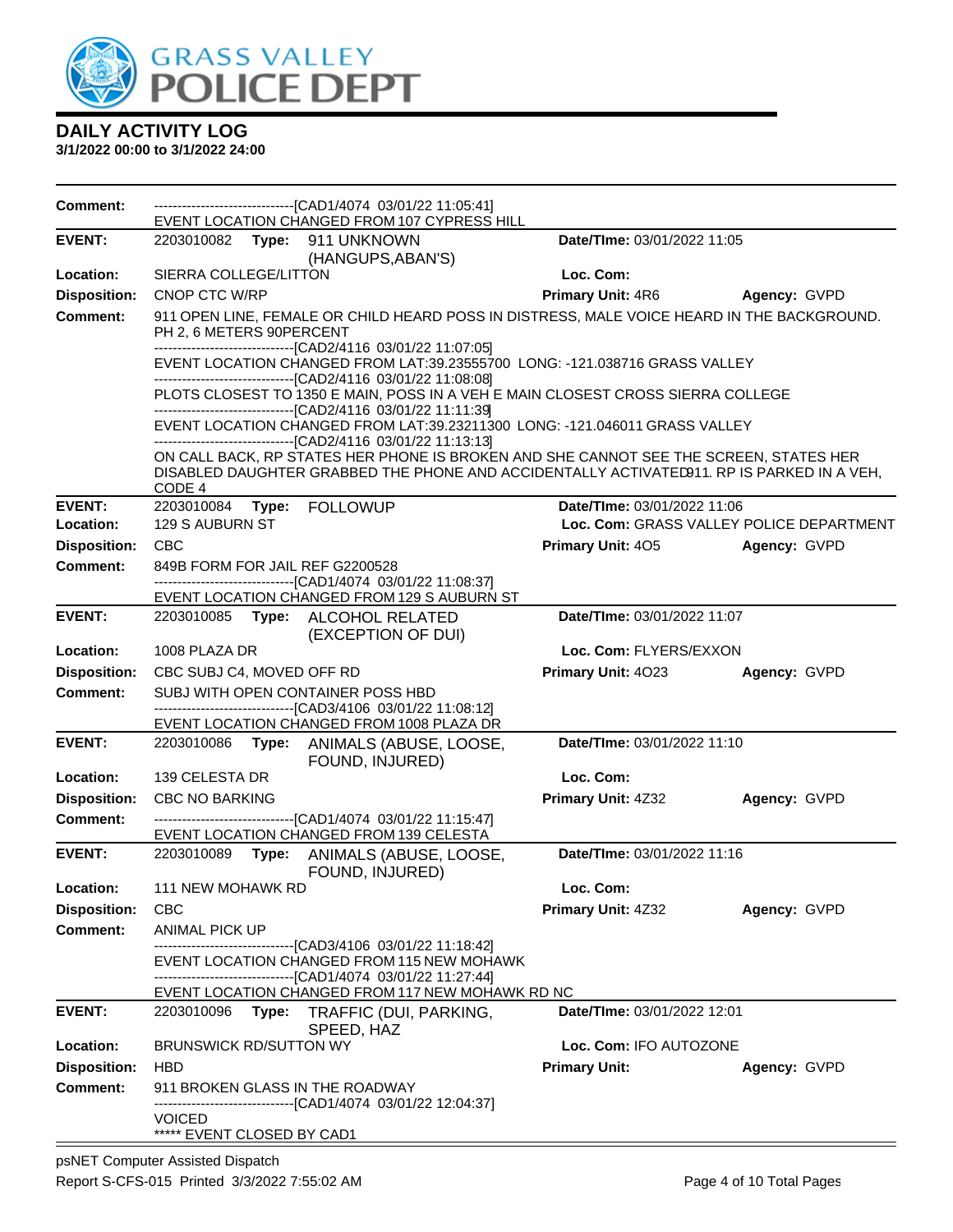

| <b>EVENT:</b>       | 2203010097                 |       | Type: 911 UNKNOWN<br>(HANGUPS, ABAN'S)                                                                                                                                                                                                                                                          | Date/TIme: 03/01/2022 12:05       |                                           |
|---------------------|----------------------------|-------|-------------------------------------------------------------------------------------------------------------------------------------------------------------------------------------------------------------------------------------------------------------------------------------------------|-----------------------------------|-------------------------------------------|
| Location:           | 155 GLASSON WY             |       |                                                                                                                                                                                                                                                                                                 |                                   | Loc. Com: SIERRA NEVADA MEMORIAL HOSPITAL |
| <b>Disposition:</b> | <b>HBD</b>                 |       |                                                                                                                                                                                                                                                                                                 | <b>Primary Unit:</b>              | Agency: GVPD                              |
| <b>Comment:</b>     | ***** EVENT CLOSED BY CAD1 |       | 911 MALE STATED HE DIALED WRONG THEN HUNG UP                                                                                                                                                                                                                                                    |                                   |                                           |
| <b>EVENT:</b>       |                            |       | 2203010100 Type: ALL OTHERS                                                                                                                                                                                                                                                                     | Date/TIme: 03/01/2022 12:13       |                                           |
| Location:           | 647 E MAIN ST              |       |                                                                                                                                                                                                                                                                                                 | Loc. Com: MMM TOWING 530 273 3180 |                                           |
| <b>Disposition:</b> | CBC                        |       |                                                                                                                                                                                                                                                                                                 | <b>Primary Unit: 4S4</b>          | Agency: GVPD                              |
| <b>Comment:</b>     |                            |       | RP REQ 1021 REF GETTING HIS FATHERS VEH RELEASED                                                                                                                                                                                                                                                |                                   |                                           |
| <b>EVENT:</b>       | 2203010101                 | Type: | THEFT (GRAND, PETTY, FROM<br><b>MERCHANT)</b>                                                                                                                                                                                                                                                   | Date/TIme: 03/01/2022 12:16       |                                           |
| Location:           | 646 SUTTON WY              |       |                                                                                                                                                                                                                                                                                                 | Loc. Com: STAPLES                 |                                           |
| <b>Disposition:</b> | <b>RPT</b>                 |       |                                                                                                                                                                                                                                                                                                 | Primary Unit: 405                 | Agency: GVPD                              |
| <b>Case No:</b>     | G2200532                   |       |                                                                                                                                                                                                                                                                                                 |                                   |                                           |
| <b>Comment:</b>     | YESTERDAY.                 |       | RP REQ 10-21 RPTNG THEFT OF WALLET FROM PURSE WHILE RP WAS IN THE STORE, OCC'D1600                                                                                                                                                                                                              |                                   |                                           |
|                     |                            |       | -------------------------------[CAD1/4074 03/01/22 12:43:04]<br>ISSUED CASE# G2200532 FOR AGENCY GVPD by UNIT 4O5                                                                                                                                                                               |                                   |                                           |
| <b>EVENT:</b>       |                            |       | 2203010103 Type: WELFARE CHECK                                                                                                                                                                                                                                                                  | Date/TIme: 03/01/2022 12:35       |                                           |
| Location:           | 403 COLFAX AV              |       |                                                                                                                                                                                                                                                                                                 | Loc. Com:                         |                                           |
| <b>Disposition:</b> | CBC 98M                    |       |                                                                                                                                                                                                                                                                                                 | <b>Primary Unit: 4K19</b>         | Agency: GVPD                              |
| <b>Comment:</b>     | MOTHER SINCE LAST NIGHT    |       | RP REQ WELFARE CHECK ON HIS CHILDREN AND THE CHILDS MOTHER. PER RP HE HAS NO HEARD FROM                                                                                                                                                                                                         |                                   |                                           |
|                     |                            |       | -------------------------------[CAD3/4106 03/01/22 12:40:09]<br>EVENT LOCATION CHANGED FROM 405 UNION LN<br>------------------------------[CAD3/4106 03/01/22 12:40:52]<br>PER RP NEG HS OR HBD. PER RP THERE IS POSS A FIREARM IN HOUSE JUST REQ CHECK ON SON SINCE HE                         |                                   |                                           |
|                     | RP REQ 1021 AFTER CTC      |       | HASNT HEARD ANYTHING FROM THE MOTHER<br>-------------------------------[CAD3/4106 03/01/22 12:43:01]                                                                                                                                                                                            |                                   |                                           |
|                     |                            |       | ------------------------------[4K19/MDT 03/01/22 13:07]<br>INVALID ADDRESS PROVIDED. CONTACT MADE WITH MOTHER VIA21 WHO ADVISED NO ONE WAS HOME<br>AND CHILD WAS AT SCHOOL. 10-39 RP.<br>-------------------------------[CAD1/4074 03/01/22 19:17:39]                                           |                                   |                                           |
|                     | DISCONNECTED.              |       | RP CALLED IN FOR DISPO AND STARTED YELLING AND BECOMING IRATE WITH DISPATCH. DISPATCH                                                                                                                                                                                                           |                                   |                                           |
| <b>EVENT:</b>       | 2203010105                 | Type: | THEFT (GRAND, PETTY, FROM<br>MERCHANT)                                                                                                                                                                                                                                                          | Date/TIme: 03/01/2022 12:39       |                                           |
| Location:           | UNION SQUARE LOT           |       |                                                                                                                                                                                                                                                                                                 | Loc. Com:                         |                                           |
| <b>Disposition:</b> | <b>CBC COMMENT ADDED</b>   |       |                                                                                                                                                                                                                                                                                                 | Primary Unit: 4R6                 | Agency: GVPD                              |
| <b>Comment:</b>     |                            |       | RP RPTG THEFT OF TOOLS OUT OF HIS WHI SUBARU FORESTER. OCC'D AROUND 10-1030. REQ 10-21.                                                                                                                                                                                                         |                                   |                                           |
|                     | HERRERA FOR FURTHER BOL.   |       | --[4R6/MDT 03/01/22 12:53]<br>THE RP WANTED TO REPORT THE THEFT BUT NOT FILE A COMPREHENSIVE CLAIM WITH VEHICLE<br>INSURANCE. HE WAS PROVIDED THE EVENT NUMBER FOR REFERENCE AND WAS GOING TO ADVISE LOCAL<br>PAWN SHOPS OF THE SAW AND DRILL THAT WERE TAKEN. INFORMATION FORWARDED TO OFFICER |                                   |                                           |
| <b>EVENT:</b>       | 2203010106                 | Type: | <b>SUSPICIOUS CIRCUMSTANCE</b><br>(VEHICLE, PERSON                                                                                                                                                                                                                                              | Date/TIme: 03/01/2022 12:39       |                                           |
| Location:           | 109 RUBY LEDGE CT          |       |                                                                                                                                                                                                                                                                                                 | Loc. Com:                         |                                           |
| <b>Disposition:</b> | <b>CBC</b>                 |       |                                                                                                                                                                                                                                                                                                 | Primary Unit: 4023                | Agency: GVPD                              |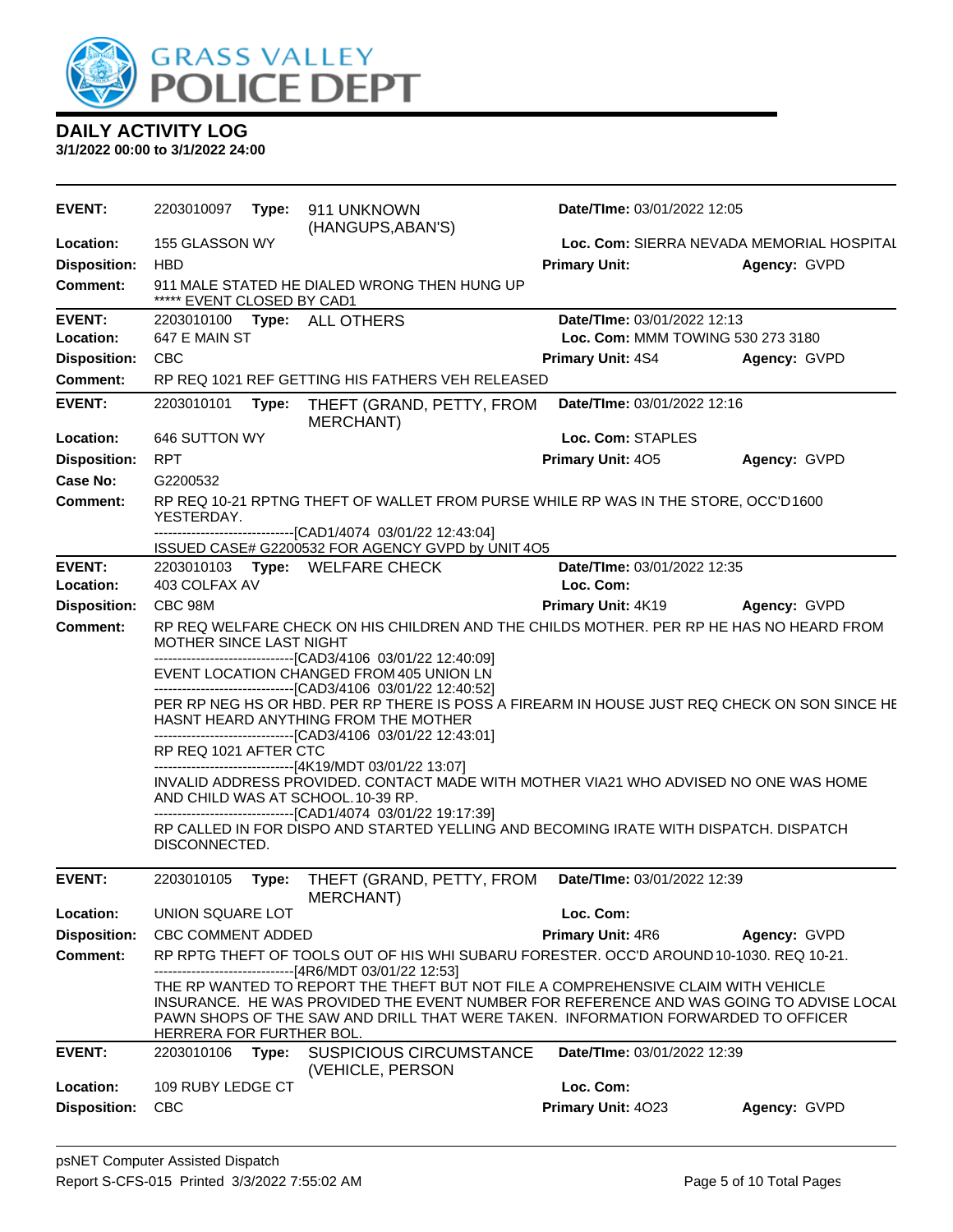

**3/1/2022 00:00 to 3/1/2022 24:00**

**Comment:** RP REQ 10-21 REG SUBJS WANDERING ON RPS PROPERTY, POSS COMING FROM RPS NEIGHBOR WHO FREQUENTLY HAS SUBJ IN AND OUT OF THE PROPERTY **EVENT:** 2203010107 **Type:** ALCOHOL RELATED (EXCEPTION OF DUI) **Date/TIme:** 03/01/2022 12:43 **Location:** 867 SUTTON WY **Loc. Com:** SAFEWAY **Disposition:** CBC TRANSPORTED BY MEDICAL **Primary Unit:** 4O5 **Agency:** GVPD **Comment:** EMPLOYEE RPTG HBD MALE IS PASSING IN AND OUT, HARD TO WAKE UP. RP IS RECEIVEING A LOT OF COMPLAINTS. CURRENTLY BEHIND SIGN THAT SAYS GOLD COUNTRY CENTER. REQ HE BE MOVED ALONG. WMA LSW GREY SHIRT GREY PANTS ------------------------------[CAD1/4074 03/01/22 12:43:34] SUBJ DISCONNECTED BEFORE PROVIDING CTC INFO **EVENT:** 2203010114 **Type:** TRAFFIC ACCIDENT **Date/TIme:** 03/01/2022 13:03 **Location:** BRUNSWICK RD/49/20 **Loc. Com: Disposition:** CBC **Primary Unit:** 4D16 **Agency:** GVPD **Comment:** 911 REPORTING A WHI EMPIRE MECHANICAL SERVICES VAN LIC: 8Y43003 HIT HER VEH AND LEFT TOWARDS SAVEMART 5 AGO -- [CAD3/4106 03/01/22 13:04:14] NEG INJURIES RP NO LONGER ON SCENE REQ 1021 ------------------------------[CAD1/4074 03/01/22 13:09:03] VOICED ------------------------------[4D16/MDT 03/01/22 13:24] MULTIPLE 10-21 ATTEMPTS. CALL GOES TO VOICEMAIL. CLOSED PENDING CALLBACK. **EVENT:** 2203010115 **Type:** CITIZEN ASSIST (CIVIL STANDBY'S, LOCKOUT **Date/TIme:** 03/01/2022 13:06 **Location:** 1262 SUTTON WY **Loc. Com:** HOSPITALITY HOUSE 530 271 7144 **Disposition:** CBC MSG LEFT **Primary Unit:** 4O5 **Agency:** GVPD **Comment:** CLEARANCE X 1 **EVENT:** 2203010116 **Type:** COMMUNITY POLICING ACTION **Date/TIme:** 03/01/2022 13:18 **Location:** 660 MINNIE ST **Loc. Com:** CONDON PARK **Disposition:** CBC **Primary Unit:** 4O2 **Agency:** GVPD **Comment:** ------------------------------[CAD1/4074 03/01/22 13:19:40] EVENT LOCATION CHANGED FROM 660 MINNIE ST. **EVENT:** 2203010118 **Type:** FOLLOWUP **Date/TIme:** 03/01/2022 13:20 **Location:** 107 E MCKNIGHT WY **Loc. Com:** CHEVRON **Disposition:** CBC **Primary Unit:** 4O5 **Agency:** GVPD **Comment:** RP REPORTING HIS WHI WITH BLACK TRIM DODGE CARAVAN LIC: 8MPD069 WAS STOLEN 3 DAYS AGO. VEH HAS DAMAGE TO THE DRIVER DOOR REQ 10-21 REF CASE# G2200506 ------------------------------[CAD1/4074 03/01/22 13:23:13] EVENT CALL TYPE CHANGED FROM GTA EVENT LOCATION CHANGED FROM 234 S AUBURN ST GV ------------------------------[4O5/MDT 03/01/22 13:26] HIS PHONE WILL NOT ACCEPT CALLS AT THIS TIME PER VERIZON. REF CASE FOR INFO, RP ALREADY LIED TO OFFICERS AND IS NOT THE RO. **EVENT:** 2203010119 **Type:** 911 UNKNOWN (HANGUPS,ABAN'S) **Date/TIme:** 03/01/2022 13:30 **Location:** 107 MILL ST **Loc. Com:** THE BOOK SELLER **Disposition:** HBD **Primary Unit: Agency:** GVPD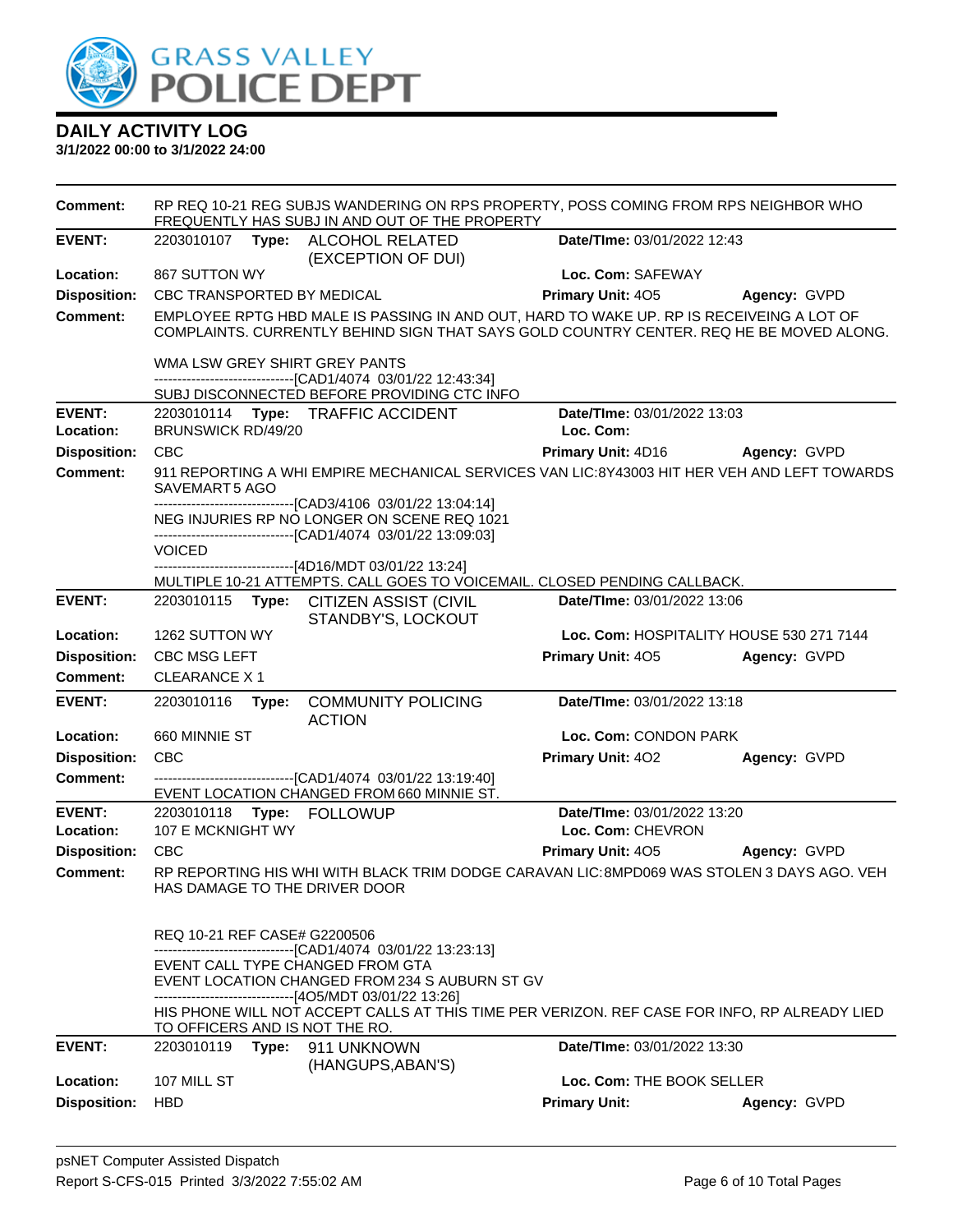

| <b>Comment:</b>            | 911 HANG UP                                                |                                                                                                                                                                                                                                                                                                                                                                                                   |                                          |              |
|----------------------------|------------------------------------------------------------|---------------------------------------------------------------------------------------------------------------------------------------------------------------------------------------------------------------------------------------------------------------------------------------------------------------------------------------------------------------------------------------------------|------------------------------------------|--------------|
|                            | ON CALL BACK, MISDIAL, CODE 4                              | -----------------------[CAD2/4116 03/01/22 13:30:21]                                                                                                                                                                                                                                                                                                                                              |                                          |              |
|                            | ***** EVENT CLOSED BY CAD1                                 |                                                                                                                                                                                                                                                                                                                                                                                                   |                                          |              |
| <b>EVENT:</b>              |                                                            | 2203010122 Type: SUSPICIOUS CIRCUMSTANCE<br>(VEHICLE, PERSON                                                                                                                                                                                                                                                                                                                                      | Date/TIme: 03/01/2022 13:51              |              |
| Location:                  | 124 E MCKNIGHT WY                                          |                                                                                                                                                                                                                                                                                                                                                                                                   | Loc. Com: DIAMOND PACIFIC                |              |
| <b>Disposition:</b>        | ARA                                                        |                                                                                                                                                                                                                                                                                                                                                                                                   | Primary Unit: 4023                       | Agency: GVPD |
| Case No:                   | G2200533                                                   |                                                                                                                                                                                                                                                                                                                                                                                                   |                                          |              |
| Comment:                   |                                                            | RP RPTNG SUBJ ACTING STRANGELY, PULLING ITEMS OFF THE SHELVES, RP REQ HE BE REMOVED.<br>---------------------------------[CAD2/4116 03/01/22 13:53:43]                                                                                                                                                                                                                                            |                                          |              |
|                            |                                                            | SUBJ IS A WMA, SCRUFFY BLK BEARD, LSW BLK SHIRT THAT SAYS CALIFORNIA, BLK SWEATS. CURRENTLY<br>LOOKING AT A MAGAZINE AT THE FRONT COUNTER. RP STATES SUBJ IS "JITTERY" AND MOVING BACK AND<br>FORTH, NEG MEDICAL, POSS UNDER THE INFLUENCE<br>------------------------------[CAD1/4074 03/01/22 14:51:22]                                                                                         |                                          |              |
|                            |                                                            | ISSUED CASE# G2200533 FOR AGENCY GVPD by UNIT 4O23<br>-------------------------------[4O23/MDT 03/01/22 15:22]                                                                                                                                                                                                                                                                                    |                                          |              |
|                            |                                                            | BOOKED FOR: 11550HS, 11364HS, 1203.2PC, 484E(C)PC, & 485PC                                                                                                                                                                                                                                                                                                                                        |                                          |              |
| <b>EVENT:</b>              | 2203010135<br>Type:                                        | <b>DISTURBANCE (NOISE,</b><br>MUSIC, VERBAL, BARKI                                                                                                                                                                                                                                                                                                                                                | Date/TIme: 03/01/2022 14:55              |              |
| Location:                  | 522 SUTTON WY                                              |                                                                                                                                                                                                                                                                                                                                                                                                   | Loc. Com: BEACH HUT DELI                 |              |
| <b>Disposition:</b>        | CBC MOVING ALONG                                           |                                                                                                                                                                                                                                                                                                                                                                                                   | <b>Primary Unit: 405</b>                 | Agency: GVPD |
| <b>Comment:</b>            | <b>TREE</b>                                                | PER 1P26 HE WAS ADV OF SUBJ IN DIRT LOT PAST BEACH HUT DELI THROWING KIFVES AND HATCHET AT                                                                                                                                                                                                                                                                                                        |                                          |              |
|                            |                                                            | -------------------------------[CAD3/4106 03/01/22 14:56:00]<br>ADDITIONAL RP REPORTING SAME. PER BY STANDERS THEY TOLD RP SUBJ MAY BE MENTALLY ILL. PER RP<br>ALL SUBJS TOLD HIM SUBJ WASNT BEING AGRESSIVE BUT SEEMED ERRATIC<br>--------------------------------[CAD3/4106 03/01/22 14:57:33]<br>PER RP 3 WMAS ONE IN ALL BLACK, ONE IN RED SHIRT, ANOTHER IN A WHI T SHIRT IN THE GRASSY AREA |                                          |              |
|                            |                                                            | NEXT TO BEACH HUT. PER RP SUBJS ARENT AGGRESSIVE OR THROWING ANYTHING                                                                                                                                                                                                                                                                                                                             |                                          |              |
| <b>EVENT:</b>              | 2203010141<br>Type:                                        | 911 UNKNOWN<br>(HANGUPS, ABAN'S)                                                                                                                                                                                                                                                                                                                                                                  | Date/TIme: 03/01/2022 15:15              |              |
| Location:                  | <b>131 EUREKA ST</b>                                       |                                                                                                                                                                                                                                                                                                                                                                                                   | Loc. Com: HILLTOP COMMONS APTS           |              |
| <b>Disposition:</b>        | <b>HBD</b>                                                 |                                                                                                                                                                                                                                                                                                                                                                                                   | <b>Primary Unit:</b>                     | Agency: GVPD |
| <b>Comment:</b>            | 911 OPEN LINE, DISCONNECTED                                |                                                                                                                                                                                                                                                                                                                                                                                                   |                                          |              |
|                            | ON CALL BACK, ACCIDENTAL, C4<br>***** EVENT CLOSED BY CAD3 | --------------------------[CAD2/4116_03/01/22_15:20:37]                                                                                                                                                                                                                                                                                                                                           |                                          |              |
| <b>EVENT:</b>              |                                                            | 2203010149 Type: CITIZEN ASSIST (CIVIL<br>STANDBY'S, LOCKOUT                                                                                                                                                                                                                                                                                                                                      | Date/TIme: 03/01/2022 15:39              |              |
| Location:                  | 1262 SUTTON WY                                             |                                                                                                                                                                                                                                                                                                                                                                                                   | Loc. Com: HOSPITALITY HOUSE 530 271 7144 |              |
| <b>Disposition:</b>        | <b>CBC</b>                                                 |                                                                                                                                                                                                                                                                                                                                                                                                   | Primary Unit: 4K19                       | Agency: GVPD |
| Comment:                   | <b>CLEARANCE FOR 2</b>                                     |                                                                                                                                                                                                                                                                                                                                                                                                   |                                          |              |
| <b>EVENT:</b><br>Location: | 2203010152<br>Type:<br>BRUNSWICK RD/49/20                  | <b>FOLLOWUP</b>                                                                                                                                                                                                                                                                                                                                                                                   | Date/TIme: 03/01/2022 15:48<br>Loc. Com: |              |
| <b>Disposition:</b>        | <b>RPT</b>                                                 |                                                                                                                                                                                                                                                                                                                                                                                                   | Primary Unit: 405                        | Agency: GVPD |
| Case No:                   | G2200534                                                   |                                                                                                                                                                                                                                                                                                                                                                                                   |                                          |              |
| Comment:                   | REF EVENT 2203010114                                       |                                                                                                                                                                                                                                                                                                                                                                                                   |                                          |              |
|                            |                                                            | ------------------------[CAD3/4106 03/01/22 15:49:05]<br>ISSUED CASE# G2200534 FOR AGENCY GVPD by UNIT 4O5<br>------------------------------[CAD3/4106 03/01/22 15:49:21]                                                                                                                                                                                                                         |                                          |              |
| <b>EVENT:</b>              |                                                            | EVENT LOCATION CHANGED FROM BRUNSWICK AT49                                                                                                                                                                                                                                                                                                                                                        | Date/TIme: 03/01/2022 16:06              |              |
|                            |                                                            | 2203010157 Type: WELFARE CHECK                                                                                                                                                                                                                                                                                                                                                                    |                                          |              |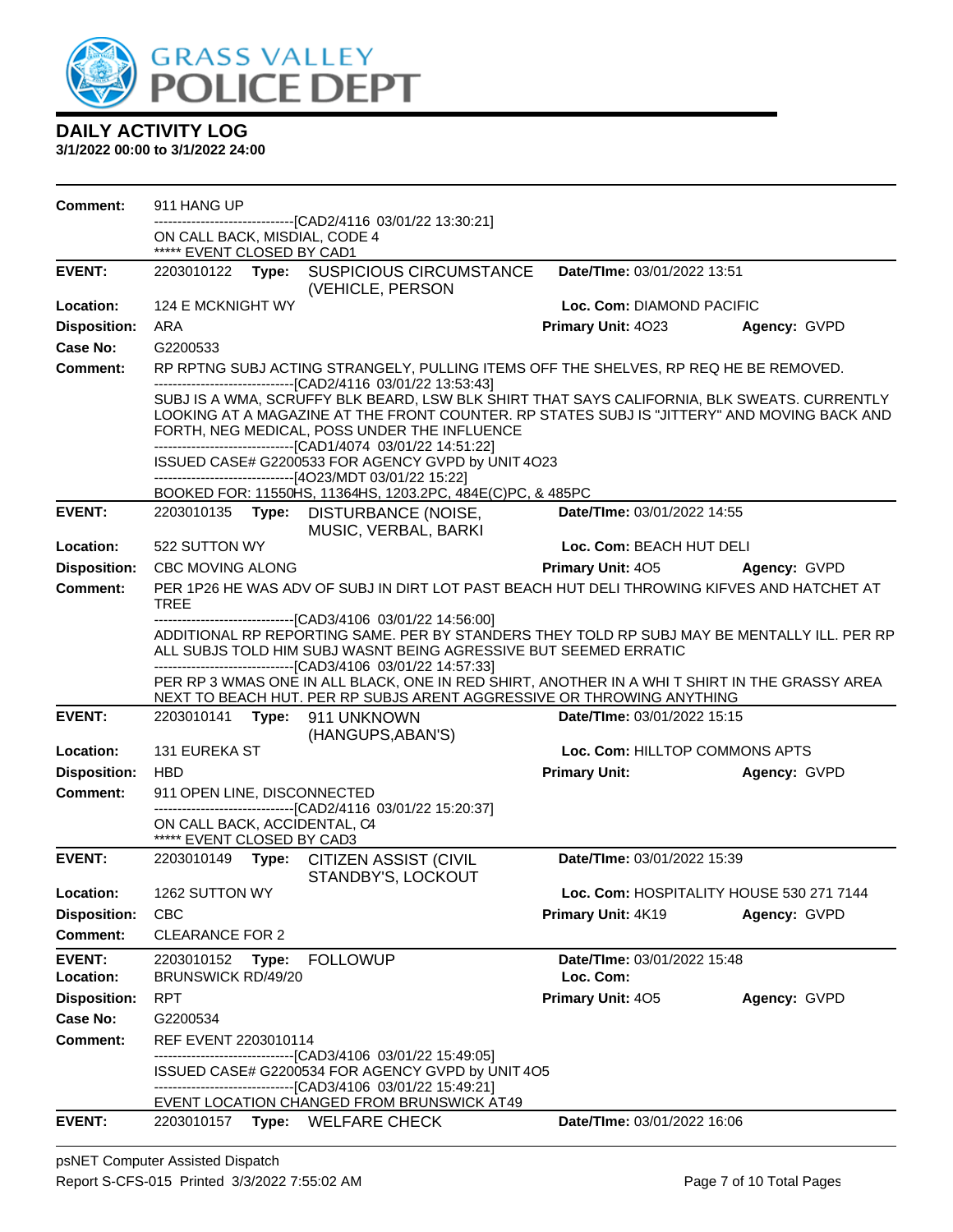

| Location:           | <b>OLD TUNNEL</b>                                                                                             |                                                                                                                                                                                                                                                                                                                                                                                       | Loc. Com:                              |              |
|---------------------|---------------------------------------------------------------------------------------------------------------|---------------------------------------------------------------------------------------------------------------------------------------------------------------------------------------------------------------------------------------------------------------------------------------------------------------------------------------------------------------------------------------|----------------------------------------|--------------|
| <b>Disposition:</b> | MERGED 2203010158                                                                                             |                                                                                                                                                                                                                                                                                                                                                                                       | <b>Primary Unit:</b>                   | Agency: GVPD |
| Comment:            |                                                                                                               | 911 CALLER REQ WEL CHECK ON MOTHER. DID NOT HAVE ADDRESS WILL CB ON BSN LINE WITH ADDRESS<br>***** EVENT CLOSED BY CAD3 WITH COMMENT-2203010158                                                                                                                                                                                                                                       |                                        |              |
| <b>EVENT:</b>       |                                                                                                               | 2203010158 Type: WELFARE CHECK                                                                                                                                                                                                                                                                                                                                                        | Date/TIme: 03/01/2022 16:08            |              |
| Location:           | 841 OLD TUNNEL RD # 18                                                                                        |                                                                                                                                                                                                                                                                                                                                                                                       | Loc. Com:                              |              |
| <b>Disposition:</b> | CBC SUBJ C4                                                                                                   |                                                                                                                                                                                                                                                                                                                                                                                       | Primary Unit: 4K19 Agency: GVPD        |              |
| <b>Comment:</b>     | MERGED 2203010157 TYPE: WEL<br><b>LOCATION: OLD TUNNEL</b><br>RP: PHONE: 9139056 (530)<br><b>WITH ADDRESS</b> | RP REQ CHECK ON MOTHER, RP HAS NOT SPOKEN TO SUBJ FOR AT LEAST A WEEK AND A HALF. SUBJ HAS<br>EXISTING HEALTH CONDITIONS. RP REQ 10-21 WITH DISPO<br>-------------------------------[MERGED CAD3/4106 03/01/2022 16:09:11]<br>COMMENTS: 911 CALLER REQ WEL CHECK ON MOTHER. DID NOT HAVE ADDRESS WILL CB ON BSN LINE<br>--------------------------------[CAD3/4106 03/01/22 16:25:41] |                                        |              |
|                     |                                                                                                               | EVENT LOCATION CHANGED FROM 841 OLD TUNNEL RD 19 GV                                                                                                                                                                                                                                                                                                                                   |                                        |              |
| <b>EVENT:</b>       | 2203010161 Type:                                                                                              | 911 UNKNOWN<br>(HANGUPS, ABAN'S)                                                                                                                                                                                                                                                                                                                                                      | Date/TIme: 03/01/2022 16:28            |              |
| Location:           | LAT: 39.23408200 LONG: -121.039112                                                                            |                                                                                                                                                                                                                                                                                                                                                                                       | Loc. Com:                              |              |
| <b>Disposition:</b> | <b>HBD</b>                                                                                                    |                                                                                                                                                                                                                                                                                                                                                                                       | <b>Primary Unit:</b>                   | Agency: GVPD |
| <b>Comment:</b>     |                                                                                                               | 911 OPEN LINE, FEMALE SAID ACCIDENT AND DISCONNECTED<br>---------------------------------[CAD2/4116 03/01/22 16:30:57]                                                                                                                                                                                                                                                                |                                        |              |
|                     | ***** EVENT CLOSED BY CAD3                                                                                    | ON CALL BACK, NUMBER SAID IT IS NOT AVAILABLE, UNABLE TO LEAVE A MSG                                                                                                                                                                                                                                                                                                                  |                                        |              |
| <b>EVENT:</b>       |                                                                                                               | 2203010164 Type: THEFT (GRAND, PETTY, FROM<br><b>MERCHANT)</b>                                                                                                                                                                                                                                                                                                                        | Date/TIme: 03/01/2022 16:43            |              |
| Location:           | 235 S AUBURN ST                                                                                               |                                                                                                                                                                                                                                                                                                                                                                                       | Loc. Com: FAMILY RESOURCE CENTER       |              |
| <b>Disposition:</b> | <b>RPT</b>                                                                                                    |                                                                                                                                                                                                                                                                                                                                                                                       | <b>Primary Unit: 4023 Agency: GVPD</b> |              |
| Case No:            | G2200536                                                                                                      |                                                                                                                                                                                                                                                                                                                                                                                       |                                        |              |
| <b>Comment:</b>     |                                                                                                               | RP RPTNG LIGHT BRO PURSE STOLEN APROX 30 MINS AGO<br>--------------------------------[CAD3/4106 03/01/22 17:37:31]                                                                                                                                                                                                                                                                    |                                        |              |
|                     |                                                                                                               | ISSUED CASE# G2200536 FOR AGENCY GVPD by UNIT 4O23                                                                                                                                                                                                                                                                                                                                    |                                        |              |
| <b>EVENT:</b>       | 2203010171 Type: FOLLOWUP                                                                                     |                                                                                                                                                                                                                                                                                                                                                                                       | Date/TIme: 03/01/2022 18:02            |              |
| Location:           | 1010 LAUREL LN                                                                                                |                                                                                                                                                                                                                                                                                                                                                                                       | Loc. Com:                              |              |
| <b>Disposition:</b> |                                                                                                               | CBC ADV RP WE ARE LOOKING OUT FOR DON                                                                                                                                                                                                                                                                                                                                                 | <b>Primary Unit: 405</b>               | Agency: GVPD |
| <b>Comment:</b>     | ADDITIONAL 911 FROM RP                                                                                        | RP REQ 10-21 REF EVENT 2203010170. ADV SHE DOESNT REMEMBER TALKING TO LE<br>-------------------------------[CAD3/4106 03/01/22 18:10:55]                                                                                                                                                                                                                                              |                                        |              |
|                     | OF HER. RP DECLINGING MEDICAL                                                                                 | ADD'T 911 RPTG SHE NEEDS HELP FINDING HER HUSBAND. RP ADV HE IS SUPPOSED TO BE TAKING CARE                                                                                                                                                                                                                                                                                            |                                        |              |
| <b>EVENT:</b>       | 2203010174<br>Type:                                                                                           | <b>ALCOHOL RELATED</b><br>(EXCEPTION OF DUI)                                                                                                                                                                                                                                                                                                                                          | Date/TIme: 03/01/2022 18:12            |              |
| Location:           | 692 FREEMAN LN # A                                                                                            |                                                                                                                                                                                                                                                                                                                                                                                       | Loc. Com: RALEYS                       |              |
| <b>Disposition:</b> | <b>INF</b>                                                                                                    |                                                                                                                                                                                                                                                                                                                                                                                       | Primary Unit: 4D16                     | Agency: GVPD |
| <b>Comment:</b>     | THAN WMA.                                                                                                     | EMPLOYEE RPTG A MALE OUTSIDE HAS AN OPEN CONTAINER LOOKING THROUGH VEH. NEG DESC OTHER                                                                                                                                                                                                                                                                                                |                                        |              |
| <b>EVENT:</b>       | 2203010177<br>Type:                                                                                           | THEFT (GRAND, PETTY, FROM<br>MERCHANT)                                                                                                                                                                                                                                                                                                                                                | Date/TIme: 03/01/2022 18:38            |              |
| Location:           | 180 SIERRA COLLEGE DR                                                                                         |                                                                                                                                                                                                                                                                                                                                                                                       | Loc. Com:                              |              |
| <b>Disposition:</b> | <b>RPT</b>                                                                                                    |                                                                                                                                                                                                                                                                                                                                                                                       | Primary Unit: 4D16                     | Agency: GVPD |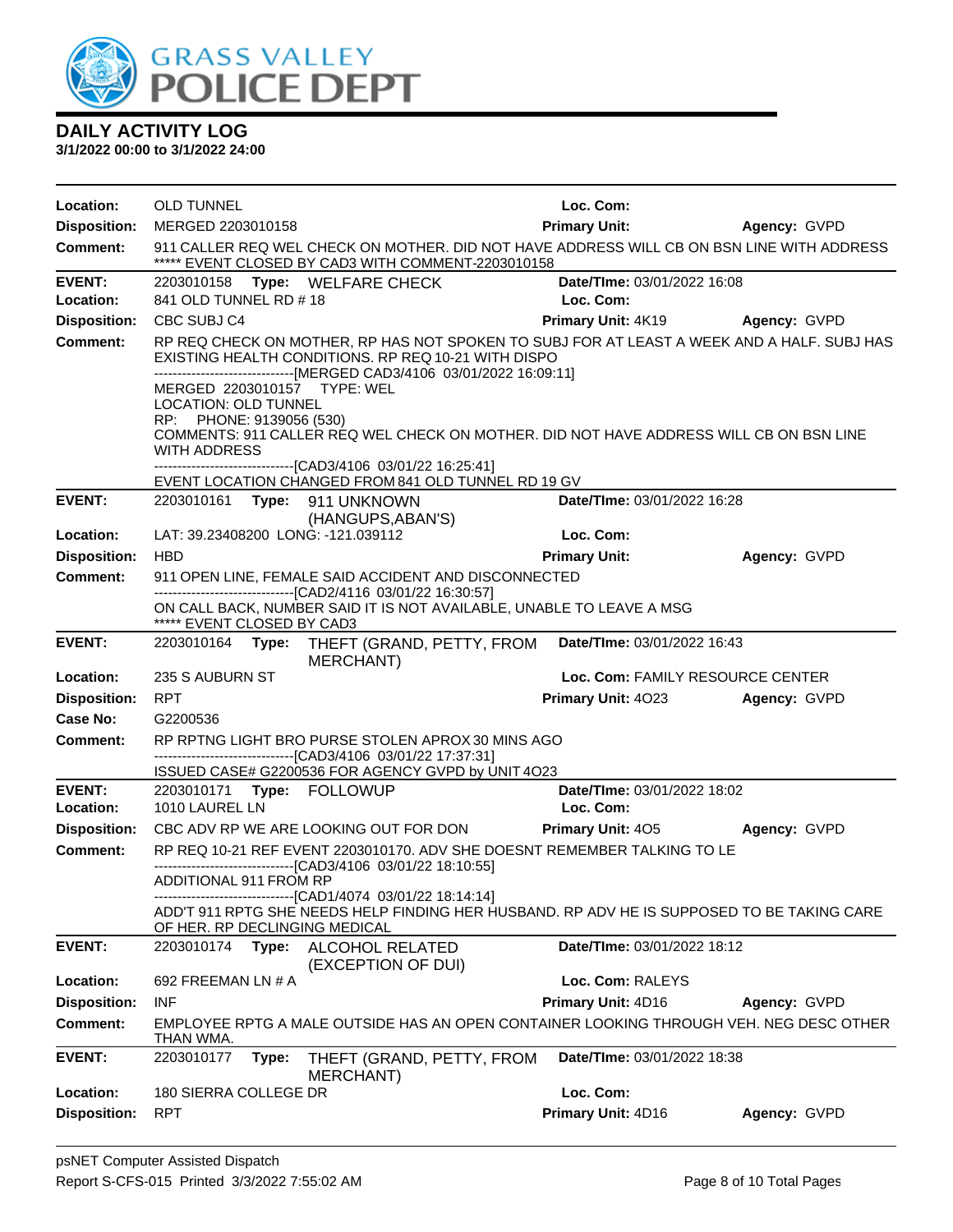

| Case No:                               | G2200537                                                                                                                                      |                                       |                                           |  |
|----------------------------------------|-----------------------------------------------------------------------------------------------------------------------------------------------|---------------------------------------|-------------------------------------------|--|
| Comment:                               | 911 CHP XFER RPTG WALLET WAS STOLEN OUT OF VEH. SU ATTEMPTED TO USE CREDIT CARD AT STAPLES<br>AT 1750. REQG 1021                              |                                       |                                           |  |
|                                        | -------------------------------[CAD1/4074_03/01/22 19:20:23]                                                                                  |                                       |                                           |  |
| <b>EVENT:</b>                          | ISSUED CASE# G2200537 FOR AGENCY GVPD by UNIT 4D16<br>2203010180<br>Type:<br><b>SUSPICIOUS CIRCUMSTANCE</b>                                   | Date/TIme: 03/01/2022 19:00           |                                           |  |
|                                        | (VEHICLE, PERSON                                                                                                                              |                                       |                                           |  |
| Location:                              | 616 SUTTON WY                                                                                                                                 | Loc. Com: GRASS VALLEY GROCERY OUTLET |                                           |  |
| <b>Disposition:</b>                    | UTL                                                                                                                                           | <b>Primary Unit: 404</b>              | Agency: GVPD                              |  |
| <b>Comment:</b>                        | RP RPTG 1 MALE AND 1 XRAY LOOKING IN CARS FOR THE LAST HOURS                                                                                  |                                       |                                           |  |
|                                        | WMA BLU/WHI PLAID<br>WFA RED/BLK SHIRT PINK HAIR                                                                                              |                                       |                                           |  |
| <b>EVENT:</b>                          | 2203010186 Type: VEH CITES, VIN, TOWS, DUI                                                                                                    | Date/TIme: 03/01/2022 19:36           |                                           |  |
| Location:                              | <b>BRUNSWICK RD/IDAHO MARYLAND RD</b>                                                                                                         | Loc. Com: TWD IDAHO MARYLAND          |                                           |  |
| <b>Disposition:</b>                    | <b>RPT</b>                                                                                                                                    | <b>Primary Unit: 404</b>              | Agency: GVPD                              |  |
| Case No:                               | G2200538                                                                                                                                      |                                       |                                           |  |
| Comment:                               | 911 RPTG VEH WAS DRIVING IN RPS LANE GOING WRONG WAY. LARGE SUV NO FURTHER DESC                                                               |                                       |                                           |  |
|                                        | ------------------------------[CAD1/4074 03/01/22 19:45:26]<br>10-39 CALFIRE                                                                  |                                       |                                           |  |
|                                        | ------------------------------[CAD3/4051_03/01/22 19:54:29]                                                                                   |                                       |                                           |  |
|                                        | 1039 AAA CALL#41512 ETA 20<br>-------------------------------[CAD3/4051 03/01/22 20:13:41]                                                    |                                       |                                           |  |
|                                        | ISSUED CASE# G2200538 FOR AGENCY GVPD by UNIT 4O4                                                                                             |                                       |                                           |  |
| <b>EVENT:</b>                          | 2203010190 Type: 911 UNKNOWN<br>(HANGUPS, ABAN'S)                                                                                             | Date/TIme: 03/01/2022 20:24           |                                           |  |
|                                        |                                                                                                                                               |                                       |                                           |  |
| Location:                              | 13534 WHEELER ACRES RD                                                                                                                        | Loc. Com:                             |                                           |  |
| <b>Disposition:</b>                    | <b>HBD</b>                                                                                                                                    | <b>Primary Unit:</b>                  | Agency: GVPD                              |  |
| <b>Comment:</b>                        | 911 ABANDON                                                                                                                                   |                                       |                                           |  |
|                                        | ------------------------[CAD1/3753_03/01/22 20:25:16]<br>EVENT LOCATION CHANGED FROM LAT:39.20055400 LONG: -121.056772 GRASS VALLEY           |                                       |                                           |  |
|                                        | -------------------------------[CAD1/3753 03/01/22 20:25:30]<br>ON CALL BACK, ACCIDENTAL TURNING OFF THE PHONE.<br>***** EVENT CLOSED BY CAD1 |                                       |                                           |  |
| <b>EVENT:</b>                          | <b>SUSPICIOUS CIRCUMSTANCE</b><br>2203010195<br>Type:                                                                                         | Date/TIme: 03/01/2022 21:35           |                                           |  |
| Location:                              | (VEHICLE, PERSON<br>104 LIDSTER AV                                                                                                            | Loc. Com:                             |                                           |  |
| <b>Disposition:</b>                    | ARA                                                                                                                                           | Primary Unit: 4D16                    | Agency: GVPD                              |  |
| Case No:                               | G2200539                                                                                                                                      |                                       |                                           |  |
| Comment:                               | RP REPORTS FEMALE PASSED OUT IN A SIL LEXUS4D, FEMALE IS BREATHING BUT NOT RESPONDING TO<br>RP KNOCKING ON THE WINDOWS.                       |                                       |                                           |  |
|                                        | --------------------------------[CAD1/3753 03/01/22 21:38:13]<br>10-39 CALFIRE                                                                |                                       |                                           |  |
|                                        | --------------------------------[CAD3/4051 03/01/22 22:19:08]                                                                                 |                                       |                                           |  |
|                                        | ISSUED CASE# G2200539 FOR AGENCY GVPD by UNIT 4D16<br>-------------------------------[CAD1/3753 03/01/22 22:20:10]                            |                                       |                                           |  |
|                                        | TOW ASSIGNED-KILROYS, 800 E MAIN ST, GRASS VALLEY, 5302733495,                                                                                |                                       |                                           |  |
|                                        | --------------------------------[CAD1/3753 03/01/22 22:20:19]<br>10-39 KILNROYS/ENRT                                                          |                                       |                                           |  |
| <b>EVENT:</b>                          | 2203010198 <b>Type:</b><br><b>FOLLOWUP</b>                                                                                                    | Date/TIme: 03/01/2022 22:01           |                                           |  |
| Location:                              | 155 GLASSON WY                                                                                                                                |                                       | Loc. Com: SIERRA NEVADA MEMORIAL HOSPITAL |  |
| <b>Disposition:</b><br><b>Comment:</b> | <b>CBC</b><br>ER REQ CTC FROM 404, HE HAS THE CAR KEYS OF A PATIENT THAT IS REQ THEM.                                                         | <b>Primary Unit: 404</b>              | Agency: GVPD                              |  |